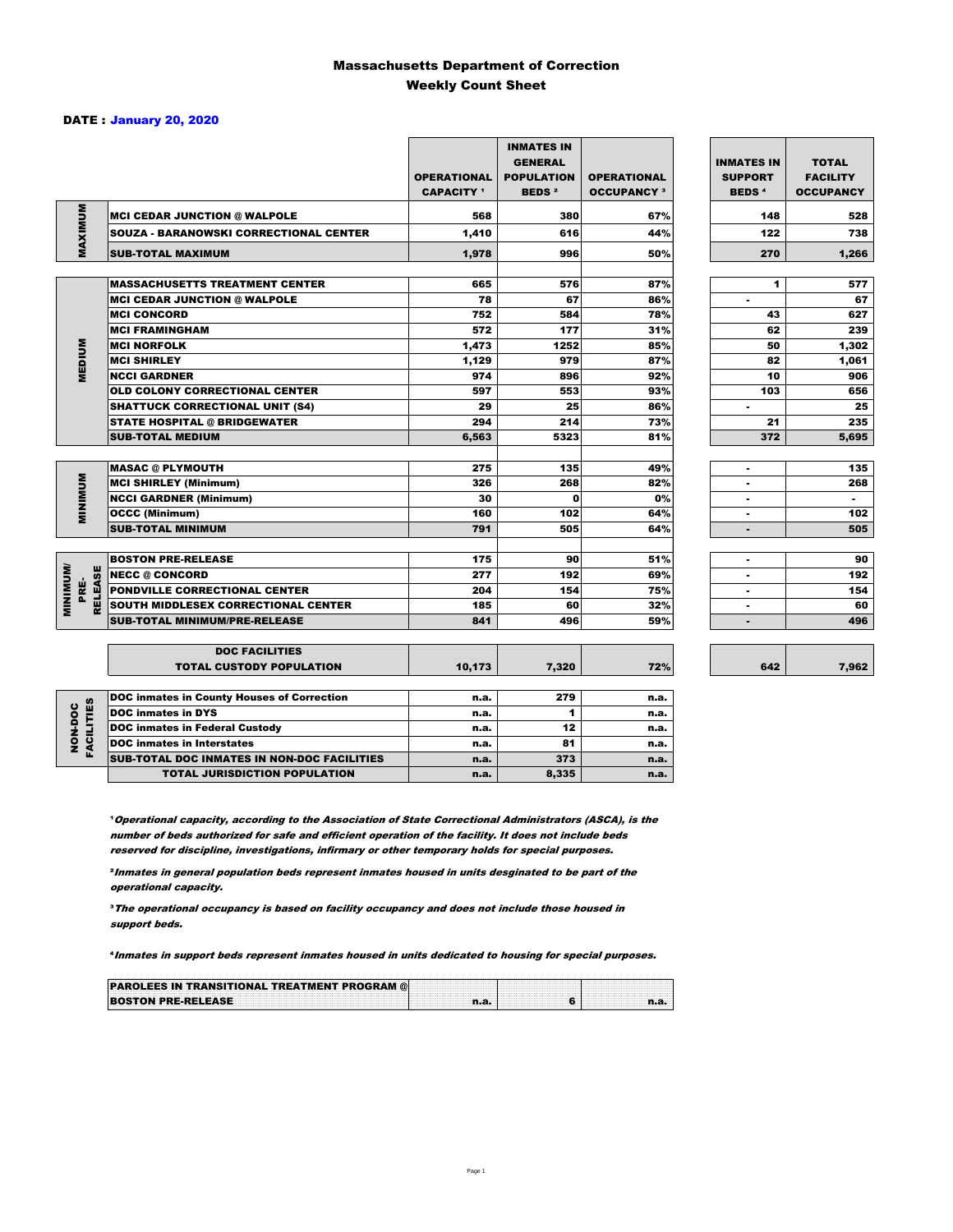### Massachusetts Department of Correction Weekly Count Sheet

| <b>CORRECTIONAL FACILITIES</b>        | <b>TREATMENT</b> | <b>FACILITY</b>  |
|---------------------------------------|------------------|------------------|
| <b>HOSPITAL MISSION</b>               | <b>BEDS</b>      | <b>OCCUPANCY</b> |
| <b>SHATTUCK CORRECTIONAL UNIT(S4)</b> | 29               | 25               |
| <b>STATE HOSPITAL @ BRIDGEWATER</b>   | 372              | 235              |
| <b>TOTAL</b>                          | 401              | 260              |

|                                                                | <b>FACILITY</b>  |
|----------------------------------------------------------------|------------------|
| <b>DOC INMATES IN COUNTY FACILITIES</b>                        | <b>OCCUPANCY</b> |
| <b>BARNSTABLE COUNTY</b>                                       |                  |
| <b>BERKSHIRE COUNTY</b>                                        | 8                |
| <b>BRISTOL COUNTY</b>                                          |                  |
| <b>DUKES COUNTY</b>                                            | 0                |
| <b>ESSEX COUNTY</b>                                            | 4                |
| <b>FRANKLIN COUNTY</b>                                         | 14               |
| <b>HAMPDEN COUNTY*</b>                                         | 181              |
| <b>HAMPSHIRE COUNTY</b>                                        | 13               |
| <b>MIDDLESEX COUNTY</b>                                        |                  |
| <b>NORFOLK COUNTY</b>                                          |                  |
| <b>PLYMOUTH COUNTY</b>                                         | 58               |
| <b>SUFFOLK COUNTY</b>                                          | 1                |
| <b>WORCESTER COUNTY</b>                                        | 0                |
| <b>TOTAL</b>                                                   | 279              |
| *Note* Hampden County has 88 Section 35 inmates (Stoney Brook) |                  |

|                                        | <b>FACILITY</b>  |
|----------------------------------------|------------------|
| <b>DOC INMATES IN OTHER FACILITIES</b> | <b>OCCUPANCY</b> |
| <b>FEDERAL BUREAU OF PRISONS</b>       | 12 <sub>2</sub>  |
| <b>DYS</b>                             |                  |
| <b>INTERSTATES</b>                     | 81               |
| <b>TOTAL</b>                           | 94               |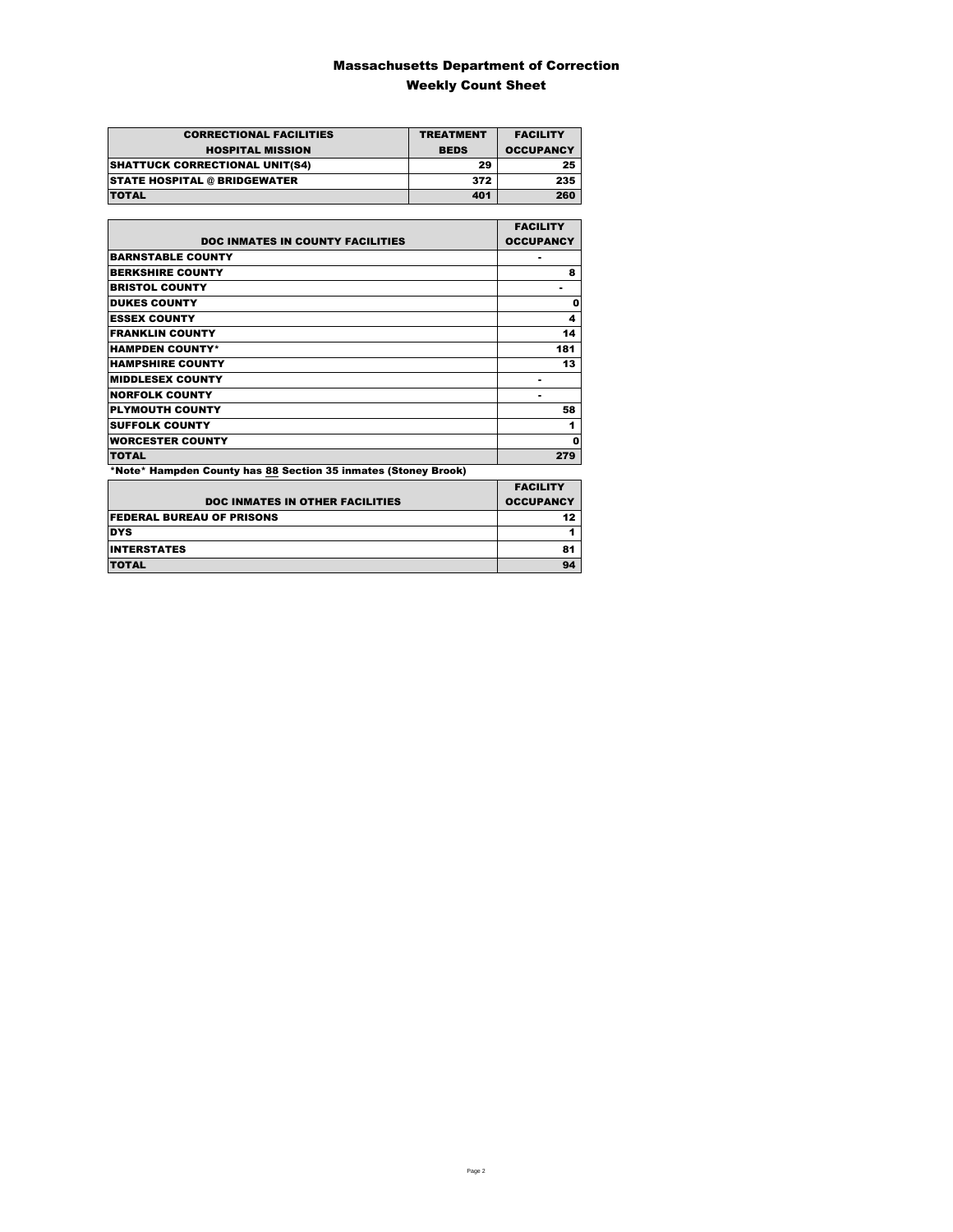#### **01/20/20**

| <b>COUNTY</b>                        | <b>SECURITY LEVEL</b>                 |                               |                                 |                              |                               |                               |                            |                              |                                     |                    | <b>TOTAL</b>                           |                                                                                     |
|--------------------------------------|---------------------------------------|-------------------------------|---------------------------------|------------------------------|-------------------------------|-------------------------------|----------------------------|------------------------------|-------------------------------------|--------------------|----------------------------------------|-------------------------------------------------------------------------------------|
| <b>BARNSTABLE</b>                    | <b>TYPE</b>                           |                               | <b>MAXIMUM</b>                  | <b>MEDIUM</b>                |                               | <b>MINIMUM</b>                |                            |                              | <b>PRE-RELEASE</b>                  |                    | <b>TOTAL</b>                           |                                                                                     |
|                                      |                                       | <b>MALE</b>                   | <b>FEMALE</b>                   | <b>MALE</b>                  | <b>FEMALE</b>                 | <b>MALE</b>                   | <b>FEMALE</b>              | <b>MALE</b>                  | <b>FEMALE</b>                       | <b>MALE</b>        | <b>FEMALE</b>                          | <b>FACILITY</b>                                                                     |
|                                      | <b>COUNTY</b>                         | $\mathbf{0}$                  | $\mathbf{0}$                    | 137                          | 8                             | $\mathbf 0$                   | $\mathbf{0}$               | $\mathbf{0}$                 | $\mathbf 0$                         | 137                | 8                                      | 145                                                                                 |
| <b>HOUSE OF</b><br><b>CORRECTION</b> | <b>STATE</b><br><b>FEDERAL</b>        | 0<br>$\mathbf 0$              | $\mathbf{0}$<br>$\Omega$        | 0<br>$\mathbf 0$             | 0<br>$\mathbf 0$              | $\mathbf 0$<br>$\mathbf{0}$   | 0<br>0                     | $\mathbf{0}$<br>$\mathbf{0}$ | $\mathbf 0$<br>$\Omega$             | 0<br>0             | 0<br>0                                 | 0<br>$\mathbf 0$                                                                    |
|                                      | <b>TOTAL</b>                          | $\mathbf 0$                   | $\mathbf{0}$                    | 137                          | 8                             | $\mathbf{0}$                  | $\mathbf 0$                | $\mathbf{0}$                 | $\overline{0}$                      | 137                | $\boldsymbol{8}$                       | 145                                                                                 |
|                                      | <b>COUNTY</b>                         | 0                             | $\mathbf{0}$                    | 110                          | 18                            | $\mathbf{0}$                  | 0                          | $\mathbf{0}$                 | 0                                   | 110                | 18                                     | 128                                                                                 |
| JAIL                                 | <b>OTHER COUNTY</b>                   | $\mathbf 0$                   | $\mathbf{0}$                    | 3                            | 4                             | $\Omega$                      | 0                          | $\mathbf{0}$                 | 0                                   | 3                  | 4                                      | 7                                                                                   |
|                                      | <b>FEDERAL</b><br><b>TOTAL</b>        | 0<br>$\overline{0}$           | $\mathbf{0}$<br>$\overline{0}$  | $\mathbf 0$                  | $\mathbf 0$                   | $\mathbf{0}$                  | 0                          | $\mathbf{0}$                 | 0                                   | 0                  | 0                                      | 0                                                                                   |
|                                      | <b>FACILITY TOTAL</b>                 | 0                             | $\bf{0}$                        | 113<br>250                   | 22<br>30                      | $\overline{0}$<br>0           | $\overline{0}$<br>0        | $\mathbf{0}$<br>0            | $\overline{0}$<br>0                 | 113<br>250         | 22<br>30                               | 135<br>280                                                                          |
|                                      |                                       |                               |                                 |                              |                               |                               |                            |                              |                                     |                    |                                        |                                                                                     |
| <b>BERKSHIRE</b>                     | <b>TYPE</b>                           | <b>MALE</b>                   | <b>MAXIMUM</b><br><b>FEMALE</b> | <b>MEDIUM</b><br><b>MALE</b> | <b>FEMALE</b>                 | <b>MINIMUM</b><br><b>MALE</b> | <b>FEMALE</b>              | <b>MALE</b>                  | <b>PRE-RELEASE</b><br><b>FEMALE</b> | <b>MALE</b>        | <b>TOTAL</b><br><b>FEMALE</b>          | <b>FACILITY</b>                                                                     |
|                                      | <b>COUNTY</b>                         | 0                             | 0                               | 106                          | 0                             | 0                             | 0                          | 0                            | 0                                   | 106                | 0                                      | 106                                                                                 |
| <b>HOUSE OF</b>                      | <b>STATE</b>                          | 0                             | $\mathbf{0}$                    | 8                            | $\pmb{0}$                     | $\mathbf 0$                   | 0                          | $\mathbf{0}$                 | 0                                   | 8                  | 0                                      | 8                                                                                   |
| <b>CORRECTION</b>                    | <b>FEDERAL</b>                        | $\mathbf 0$<br>$\overline{0}$ | $\mathbf{0}$<br>$\mathbf{0}$    | $\Omega$<br>114              | $\mathbf 0$<br>$\overline{0}$ | 0<br>$\Omega$                 | 0<br>$\overline{0}$        | $\mathbf{0}$<br>$\mathbf{0}$ | $\mathbf 0$<br>$\overline{0}$       | $\Omega$<br>114    | $\Omega$<br>$\mathbf{0}$               | 0<br>114                                                                            |
|                                      | <b>TOTAL</b><br><b>COUNTY</b>         | $\mathbf{0}$                  | $\mathbf{0}$                    | 81                           | $\mathbf 0$                   | $\mathbf{0}$                  | $\mathbf 0$                | $\mathbf{0}$                 | $\mathbf 0$                         | 81                 | $\mathbf 0$                            | 81                                                                                  |
| <b>JAIL</b>                          | <b>OTHER COUNTY</b>                   | 0                             | $\mathbf{0}$                    | 0                            | $\mathbf{0}$                  | $\mathbf{0}$                  | 0                          | $\mathbf{0}$                 | $\Omega$                            | 0                  | $\mathbf 0$                            | 0                                                                                   |
|                                      | <b>FEDERAL</b>                        | $\mathbf 0$                   | $\mathbf{0}$                    | 0                            | $\mathbf{0}$                  | $\mathbf{0}$                  | 0                          | $\mathbf{0}$                 | $\Omega$                            | $\Omega$           | $\Omega$                               | $\mathbf 0$                                                                         |
|                                      | <b>TOTAL</b>                          | $\mathbf 0$                   | $\mathbf{0}$                    | 81                           | $\mathbf{0}$                  | $\mathbf{0}$                  | $\mathbf{0}$               | $\mathbf{0}$                 | $\overline{0}$                      | 81                 | $\mathbf{0}$                           | 81                                                                                  |
|                                      | <b>FACILITY TOTAL</b>                 | 0                             | $\bf{0}$                        | 195                          | $\mathbf{0}$                  | 0                             | 0                          | $\mathbf 0$                  | 0                                   | 195                | 0                                      | 195                                                                                 |
| <b>BRISTOL</b><br><b>Ash Street</b>  | <b>TYPE</b>                           | <b>MALE</b>                   | <b>MAXIMUM</b><br><b>FEMALE</b> | <b>MEDIUM</b><br><b>MALE</b> | <b>FEMALE</b>                 | <b>MINIMUM</b><br><b>MALE</b> | <b>FEMALE</b>              | <b>MALE</b>                  | PRE-RELEASE<br><b>FEMALE</b>        | <b>MALE</b>        | <b>TOTAL</b><br><b>FEMALE FACILITY</b> |                                                                                     |
|                                      | <b>COUNTY</b>                         | 0                             | $\mathbf 0$                     | 18                           | 0                             | 0                             | 0                          | 0                            |                                     | 18                 | 0                                      | 18                                                                                  |
| <b>HOUSE OF</b>                      | <b>STATE</b>                          | 0                             | $\mathbf{0}$                    | 0                            | $\pmb{0}$                     | $\Omega$                      | 0                          | $\mathbf{0}$                 | $\Omega$                            | $\Omega$           | $\Omega$                               | 0                                                                                   |
| <b>CORRECTION</b>                    | <b>FEDERAL</b>                        | $\mathbf 0$                   | $\mathbf{0}$                    | $\mathbf 0$                  | $\mathbf{0}$                  | $\Omega$                      | 0                          | $\mathbf{0}$                 | $\mathbf 0$                         | 0                  | $\mathbf{0}$                           | $\mathbf 0$                                                                         |
|                                      | <b>TOTAL</b><br><b>COUNTY</b>         | $\mathbf 0$<br>$\mathbf 0$    | $\mathbf 0$<br>$\mathbf{0}$     | 18<br>133                    | $\overline{0}$<br>$\mathbf 0$ | $\mathbf 0$<br>$\Omega$       | $\mathbf 0$<br>$\mathbf 0$ | $\mathbf 0$<br>$\mathbf{0}$  | $\mathbf 0$<br>$\mathbf 0$          | 18<br>133          | $\pmb{0}$<br>$\mathbf{0}$              | 18<br>133                                                                           |
| JAIL                                 | <b>OTHER COUNTY</b>                   | $\mathbf 0$                   | $\mathbf{0}$                    | $\mathbf 0$                  | $\mathbf{0}$                  | $\mathbf{0}$                  | 0                          | $\mathbf{0}$                 | 0                                   | 0                  | 0                                      | 0                                                                                   |
|                                      | <b>FEDERAL</b>                        | $\mathbf 0$                   | $\mathbf{0}$                    | 0                            | $\mathbf{0}$                  | $\Omega$                      | 0                          | $\mathbf{0}$                 | $\Omega$                            | 0                  | $\Omega$                               | $\mathbf 0$                                                                         |
|                                      | <b>TOTAL</b>                          | $\overline{0}$                | $\mathbf{0}$                    | 133                          | $\mathbf 0$                   | $\Omega$                      | $\overline{0}$             | $\mathbf{0}$                 | $\overline{0}$                      | 133                | $\Omega$                               | 133                                                                                 |
|                                      | <b>FACILITY TOTAL</b>                 | 0                             | 0                               | 151                          | 0                             | 0                             | 0                          | 0                            | 0                                   | 151                | 0                                      | 151                                                                                 |
| <b>BRISTOL</b>                       | <b>TYPE</b>                           |                               | <b>MAXIMUM</b>                  | <b>MEDIUM</b>                |                               | <b>MINIMUM</b>                |                            |                              | <b>PRE-RELEASE</b>                  |                    | <b>TOTAL</b>                           |                                                                                     |
| <b>Dartmouth</b>                     | <b>COUNTY</b>                         | <b>MALE</b><br>$\mathbf 0$    | <b>FEMALE</b><br>0              | <b>MALE</b><br>246           | <b>FEMALE</b><br>0            | <b>MALE</b><br>0              | <b>FEMALE</b><br>0         | <b>MALE</b><br>0             | <b>FEMALE</b>                       | <b>MALE</b><br>246 | <b>FEMALE</b>                          | <b>FACILITY</b><br>246                                                              |
| <b>HOUSE OF</b>                      | <b>STATE</b>                          | 0                             | $\mathbf{0}$                    | 0                            | 0                             | $\Omega$                      | 0                          | $\mathbf{0}$                 | 0<br>$\Omega$                       | 0                  | 0<br>$\mathbf 0$                       | 0                                                                                   |
| <b>CORRECTION</b>                    | <b>FEDERAL</b>                        | 0                             | $\mathbf{0}$                    | $\mathbf 0$                  | $\mathbf 0$                   | $\mathbf 0$                   | 0                          | $\mathbf{0}$                 | 0                                   | 0                  | 0                                      | $\mathbf 0$                                                                         |
|                                      | <b>TOTAL</b>                          | $\overline{0}$                | $\mathbf{0}$                    | 246                          | $\mathbf 0$                   | $\mathbf{0}$                  | $\mathbf 0$                | $\mathbf{0}$                 | $\mathbf 0$                         | 246                | $\mathbf{0}$                           | 246                                                                                 |
|                                      | <b>COUNTY</b>                         | 0                             | $\mathbf{0}$                    | 338                          | 18                            | $\mathbf{0}$                  | $\mathbf{0}$               | $\pmb{0}$                    | 0                                   | 338                | 18                                     | 356                                                                                 |
| <b>JAIL</b>                          | <b>OTHER COUNTY</b>                   | 0<br>0                        | $\mathbf{0}$<br>$\mathbf{0}$    | 141<br>$\mathbf 0$           | $\mathbf 0$<br>$\mathbf 0$    | $\Omega$<br>0                 | $\Omega$<br>0              | $\mathbf{0}$<br>$\mathbf{0}$ | $\mathbf 0$<br>$\mathbf 0$          | 141<br>0           | 0<br>0                                 | 141                                                                                 |
|                                      | <b>FEDERAL</b><br><b>TOTAL</b>        | $\mathbf 0$                   | $\mathbf{0}$                    | 479                          | 18                            | $\mathbf{0}$                  | $\overline{0}$             | $\mathbf{0}$                 | $\overline{0}$                      | 479                | 18                                     | 0<br>497                                                                            |
|                                      | <b>FACILITY TOTAL</b>                 | 0                             | 0                               | 725                          | 18                            | 0                             | 0                          | 0                            | 0                                   | 725                | 18                                     | 743                                                                                 |
| <b>BRISTOL</b>                       | <b>TYPE</b>                           |                               | <b>MAXIMUM</b>                  |                              | <b>MEDIUM</b>                 |                               | <b>MINIMUM</b>             |                              | <b>PRE-RELEASE</b>                  |                    | <b>TOTAL</b>                           |                                                                                     |
| <b>Women's Center</b>                |                                       | <b>MALE</b>                   | <b>FEMALE</b>                   | <b>MALE</b>                  | <b>FEMALE</b>                 | <b>MALE</b>                   | <b>FEMALE</b>              | <b>MALE</b>                  | <b>FEMALE</b>                       | <b>MALE</b>        | <b>FEMALE</b>                          | <b>FACILITY</b>                                                                     |
|                                      | <b>COUNTY</b>                         | 0                             | $\mathbf 0$                     | 0                            | 16                            | 0                             | 5                          | $\mathbf{0}$                 | 0                                   | 0                  | 21                                     | 21                                                                                  |
| <b>SENTENCED</b>                     | <b>STATE</b>                          | $\Omega$                      | $\Omega$                        | $\Omega$                     | $\mathbf 0$                   | $\Omega$                      | $\Omega$                   | $\Omega$                     | $\Omega$                            | $\Omega$           | $\Omega$                               | $\mathbf{0}$                                                                        |
|                                      | <b>FEDERAL</b>                        | $\mathbf{0}$<br>$\mathbf 0$   | $\pmb{0}$<br>$\mathbf 0$        | $\mathbf 0$<br>$\mathbf 0$   | $\mathbf{0}$<br>16            | $\bf 0$<br>$\mathbf 0$        | 0                          | $\mathbf 0$<br>$\mathbf{0}$  | 0<br>$\mathbf 0$                    | 0<br>$\pmb{0}$     | 0<br>21                                | $\mathbf 0$<br>21                                                                   |
|                                      | <b>TOTAL</b><br><b>COUNTY</b>         | $\mathbf{0}$                  | 0                               | 0                            | 35                            | $\mathbf{0}$                  | $\sqrt{5}$<br>$\pmb{0}$    | 0                            | $\mathbf 0$                         | $\pmb{0}$          | 35                                     | 35                                                                                  |
| <b>UNSENTENCED</b>                   | INS                                   | 0                             | 0                               | $\mathbf{0}$                 | 11                            | $\mathbf 0$                   | 0                          | 0                            | 0                                   | 0                  | 11                                     | 11                                                                                  |
|                                      | <b>FEDERAL</b>                        | 0                             | 0                               | 0                            | $\mathbf{0}$                  | $\mathbf{0}$                  | 0                          | 0                            | $\mathbf 0$                         | 0                  | $\mathbf 0$                            | $\mathbf 0$                                                                         |
|                                      |                                       |                               |                                 | $\pmb{0}$                    | 46                            | $\mathbf{0}$                  | $\mathbf 0$                | $\mathbf 0$                  | $\pmb{0}$                           | $\mathbf 0$        | 46                                     | 46                                                                                  |
|                                      | <b>TOTAL</b>                          | $\mathbf 0$                   | $\mathbf 0$                     |                              |                               |                               |                            |                              |                                     |                    |                                        |                                                                                     |
|                                      | <b>FACILITY TOTAL</b>                 | 0                             | $\bf{0}$                        | $\mathbf 0$                  | 62                            | $\bf{0}$                      | 5                          | $\mathbf{0}$                 | 0                                   | 0                  | 67                                     | 67                                                                                  |
| <b>DUKES</b>                         | <b>TYPE</b>                           |                               | <b>MAXIMUM</b>                  | <b>MEDIUM</b>                |                               |                               | <b>MINIMUM</b>             |                              | PRE-RELEASE                         |                    | <b>TOTAL</b>                           |                                                                                     |
|                                      |                                       | <b>MALE</b>                   | <b>FEMALE</b>                   | <b>MALE</b>                  | <b>FEMALE</b>                 | <b>MALE</b>                   | <b>FEMALE</b>              | <b>MALE</b>                  | <b>FEMALE</b>                       | <b>MALE</b>        | <b>FEMALE</b>                          | <b>FACILITY</b>                                                                     |
|                                      | <b>COUNTY</b>                         | 6                             | 0                               | 4                            | 0                             | 3                             | 0                          | $\mathbf 0$                  | 0                                   | 13                 | 0                                      |                                                                                     |
| <b>HOUSE OF</b>                      | <b>STATE</b>                          | 0                             | 0                               | 0                            | 0                             | 0                             | 0                          | 0                            | 0                                   | 0                  | 0                                      |                                                                                     |
| <b>CORRECTION</b>                    | <b>FEDERAL</b>                        | 0                             | $\mathbf{0}$                    | 0                            | $\mathbf 0$                   | $\Omega$                      | 0                          | 0                            | 0                                   | 0                  | $\mathbf{0}$                           |                                                                                     |
|                                      | <b>TOTAL</b><br><b>COUNTY</b>         | $6\phantom{1}6$<br>0          | $\mathbf{0}$<br>$\pmb{0}$       | $\overline{4}$<br>0          | $\overline{0}$<br>$\pmb{0}$   | 3<br>$\mathbf{0}$             | $\overline{0}$<br>0        | $\mathbf 0$<br>$\mathbf 0$   | $\mathbf{0}$<br>$\mathbf{0}$        | 13<br>0            | $\mathbf{0}$<br>$\pmb{0}$              |                                                                                     |
| JAIL                                 | <b>OTHER COUNTY</b>                   | 0                             | $\mathbf{0}$                    | $\mathbf{0}$                 | $\mathbf{0}$                  | $\mathbf 0$                   | 0                          | $\mathbf{0}$                 | 0                                   | $\Omega$           | $\mathbf{0}$                           |                                                                                     |
|                                      | <b>FEDERAL</b>                        | 0                             | $\mathbf{0}$                    | $\mathbf{0}$                 | $\pmb{0}$                     | $\mathbf{0}$                  | 0                          | $\mathbf 0$                  | 0                                   | 0                  | 0                                      | 13<br>$\mathbf 0$<br>$\mathbf 0$<br>13<br>$\mathbf 0$<br>$\mathbf 0$<br>$\mathbf 0$ |
|                                      | <b>TOTAL</b><br><b>FACILITY TOTAL</b> | $\mathbf 0$<br>6              | $\mathbf 0$<br>$\mathbf 0$      | $\mathbf 0$<br>4             | $\mathbf 0$<br>$\mathbf 0$    | $\mathbf 0$<br>3              | $\mathbf 0$<br>0           | $\mathbf 0$<br>$\mathbf{0}$  | $\pmb{0}$<br>0                      | $\mathbf 0$<br>13  | $\mathbf 0$<br>$\mathbf 0$             | $\mathbf 0$<br>13                                                                   |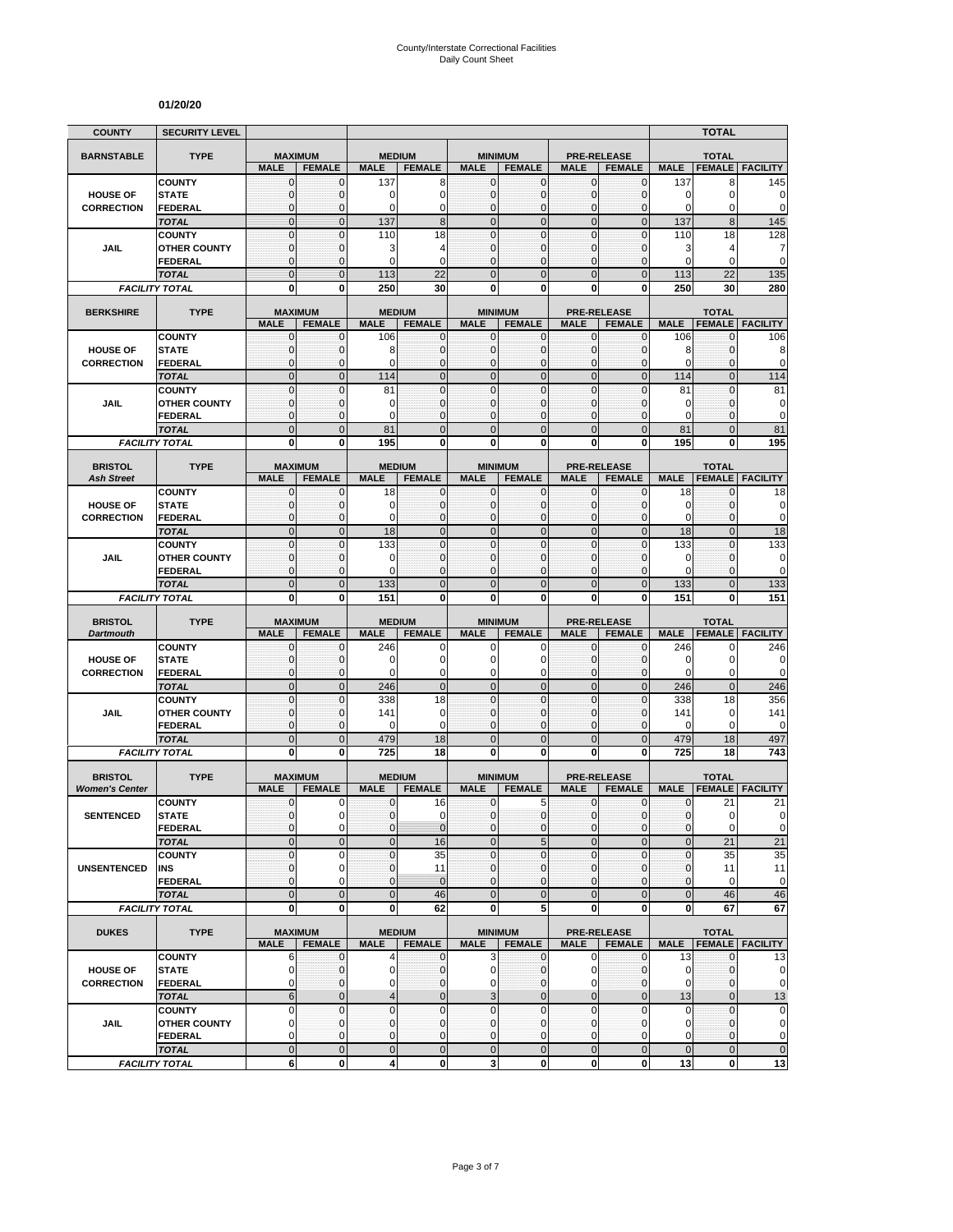# County/Interstate Correctional Facilities Daily Count Sheet

| <b>ESSEX</b>                         | <b>TYPE</b>                    | <b>MAXIMUM</b>                |                             | <b>MEDIUM</b>               |                                | <b>MINIMUM</b>              |                                 |                             | <b>PRE-RELEASE</b>                  |                    | <b>TOTAL</b>        |                                |
|--------------------------------------|--------------------------------|-------------------------------|-----------------------------|-----------------------------|--------------------------------|-----------------------------|---------------------------------|-----------------------------|-------------------------------------|--------------------|---------------------|--------------------------------|
| <b>Middleton</b>                     |                                | <b>MALE</b>                   | <b>FEMALE</b>               | <b>MALE</b>                 | <b>FEMALE</b>                  | <b>MALE</b>                 | <b>FEMALE</b>                   | <b>MALE</b>                 | <b>FEMALE</b>                       | <b>MALE</b>        |                     | <b>FEMALE   FACILITY</b>       |
|                                      | <b>COUNTY</b>                  | 0                             | 0                           | 329                         | 0                              | $\mathbf{0}$                | 0                               | 0                           | 0                                   | 329                | 0                   | 329                            |
| <b>HOUSE OF</b>                      | <b>STATE</b>                   | 0                             | $\Omega$                    | 0                           | 0                              | 0                           | 0                               | 0                           | $\mathbf 0$                         | 0                  | 0                   | 0                              |
| <b>CORRECTION</b>                    | <b>FEDERAL</b><br><b>TOTAL</b> | $\mathbf 0$<br>$\overline{0}$ | $\Omega$<br>$\mathbf{0}$    | $\Omega$<br>329             | $\mathbf 0$<br>$\mathbf{0}$    | $\mathbf 0$<br>$\mathbf{0}$ | $\mathbf 0$<br>$\overline{0}$   | $\Omega$<br>$\mathbf{0}$    | $\Omega$<br>$\mathbf{0}$            | $\mathbf 0$<br>329 | 0<br>$\overline{0}$ | $\mathbf 0$<br>329             |
|                                      | <b>COUNTY</b>                  | 0                             | $\mathbf{0}$                | 711                         | 24                             | $\mathbf{0}$                | 0                               | $\mathbf{0}$                | $\mathbf 0$                         | 711                | 24                  | 735                            |
| JAIL                                 | <b>OTHER COUNTY</b>            | $\mathbf 0$                   | $\Omega$                    | 0                           | $\mathbf 0$                    | $\Omega$                    | $\mathbf 0$                     | 0                           | 0                                   | 0                  | $\mathbf 0$         | 0                              |
|                                      | <b>FEDERAL</b>                 | $\mathbf 0$                   | $\Omega$                    | 0                           | 0                              | 0                           | $\mathbf 0$                     | $\Omega$                    | 0                                   | $\Omega$           | 0                   | $\mathbf 0$                    |
|                                      | <b>TOTAL</b>                   | $\overline{0}$                | $\Omega$                    | 711                         | 24                             | $\Omega$                    | $\overline{0}$                  | $\Omega$                    | $\overline{0}$                      | 711                | 24                  | 735                            |
|                                      | <b>FACILITY TOTAL</b>          | 0                             | 0                           | 1040                        | 24                             | 0                           | 0                               | 0                           | 0                                   | 1040               | 24                  | 1064                           |
| <b>ESSEX</b>                         | <b>TYPE</b>                    | <b>MAXIMUM</b>                |                             |                             | <b>MEDIUM</b>                  |                             | <b>MINIMUM</b>                  |                             | <b>PRE-RELEASE</b>                  |                    | <b>TOTAL</b>        |                                |
| W.I.T.                               |                                | <b>MALE</b>                   | <b>FEMALE</b>               | <b>MALE</b>                 | <b>FEMALE</b>                  | <b>MALE</b>                 | <b>FEMALE</b>                   | <b>MALE</b>                 | <b>FEMALE</b>                       | <b>MALE</b>        | <b>FEMALE</b>       | <b>FACILITY</b>                |
|                                      | <b>COUNTY</b>                  | 0                             | $\Omega$                    | 0                           | 0                              | 0                           | 0                               | $\Omega$                    | 27                                  | $\mathbf 0$        | 27                  | 27                             |
| <b>SENTENCED</b>                     | <b>STATE</b><br><b>FEDERAL</b> | $\mathbf 0$<br>0              | $\Omega$<br>$\Omega$        | $\mathbf 0$<br>$\Omega$     | $\mathbf{0}$<br>$\mathbf 0$    | $\mathbf{0}$<br>$\Omega$    | 0<br>0                          | $\Omega$<br>$\Omega$        | 0<br>$\Omega$                       | 0<br>$\Omega$      | 0<br>0              | 0<br>$\mathbf 0$               |
|                                      | <b>TOTAL</b>                   | $\Omega$                      | $\Omega$                    | $\Omega$                    | $\mathbf 0$                    | $\Omega$                    | $\overline{0}$                  | $\Omega$                    | 27                                  | $\overline{0}$     | 27                  | 27                             |
|                                      | <b>FACILITY TOTAL</b>          | $\mathbf 0$                   | $\mathbf{0}$                | $\bf{0}$                    | $\bf{0}$                       | $\bf{0}$                    | 0                               | $\bf{0}$                    | 27                                  | $\mathbf 0$        | 27                  | 27                             |
|                                      |                                |                               |                             |                             |                                |                             |                                 |                             |                                     |                    |                     |                                |
| <b>ESSEX</b>                         | <b>TYPE</b>                    | <b>MAXIMUM</b>                |                             |                             | <b>MEDIUM</b>                  |                             | <b>MINIMUM</b>                  |                             | <b>PRE-RELEASE</b>                  |                    | <b>TOTAL</b>        |                                |
| LCAC                                 | <b>COUNTY</b>                  | <b>MALE</b><br>0              | <b>FEMALE</b><br>$\Omega$   | <b>MALE</b><br>$\mathbf{0}$ | <b>FEMALE</b><br>$\mathbf{0}$  | <b>MALE</b><br>209          | <b>FEMALE</b><br>$\mathbf 0$    | <b>MALE</b><br>$\Omega$     | <b>FEMALE</b><br>$\mathbf 0$        | <b>MALE</b><br>209 | <b>FEMALE</b><br>0  | <b>FACILITY</b><br>209         |
| <b>HOUSE OF</b>                      | <b>STATE</b>                   | 0                             | $\Omega$                    | $\mathbf 0$                 | $\mathbf 0$                    | 4                           | 0                               | U                           | $\mathbf 0$                         | 4                  | 0                   | 4                              |
| <b>CORRECTION</b>                    | <b>FEDERAL</b>                 | $\mathbf 0$                   | $\Omega$                    | $\mathbf 0$                 | $\mathbf 0$                    | 0                           | $\mathbf 0$                     |                             | $\mathbf 0$                         | $\overline{2}$     | 0                   | $\overline{2}$                 |
|                                      | <b>TOTAL</b>                   | $\overline{0}$                | $\Omega$                    | $\mathbf 0$                 | $\mathbf{0}$                   | 213                         | $\overline{0}$                  | $\overline{2}$              | $\mathbf 0$                         | 215                | $\overline{0}$      | 215                            |
|                                      | <b>FACILITY TOTAL</b>          | 0                             | 0                           | 0                           | 0                              | 213                         | 0                               | $\overline{2}$              | 0                                   | 215                | 0                   | 215                            |
|                                      | <b>TYPE</b>                    |                               |                             |                             |                                |                             |                                 |                             |                                     |                    | <b>TOTAL</b>        |                                |
| <b>FRANKLIN</b>                      |                                | <b>MAXIMUM</b><br><b>MALE</b> | <b>FEMALE</b>               | <b>MALE</b>                 | <b>MEDIUM</b><br><b>FEMALE</b> | <b>MALE</b>                 | <b>MINIMUM</b><br><b>FEMALE</b> | <b>MALE</b>                 | <b>PRE-RELEASE</b><br><b>FEMALE</b> | <b>MALE</b>        | <b>FEMALE</b>       | <b>FACILITY</b>                |
|                                      | <b>COUNTY</b>                  | 0                             | $\mathbf 0$                 | 73                          | 6                              | $\mathbf 0$                 | 0                               | $\Omega$                    | 0                                   | 73                 | 6                   | 79                             |
| <b>HOUSE OF</b>                      | OTHER - VT                     | $\mathbf 0$                   | $\Omega$                    | $\mathbf 0$                 | $\mathbf 0$                    | 0                           | $\mathbf 0$                     | 0                           | 0                                   | 0                  | 0                   | $\mathbf 0$                    |
| <b>CORRECTION</b>                    | <b>STATE</b>                   | 0                             | 0                           | 11                          | 3                              | $\Omega$                    | $\mathbf 0$                     | U                           | 0                                   | 11                 | 3                   | 14                             |
|                                      | <b>FEDERAL</b>                 | $\mathbf 0$<br>$\overline{0}$ | $\Omega$<br>$\mathbf{0}$    | $\Omega$<br>84              | $\mathbf 0$<br>$9\,$           | $\Omega$<br>$\mathbf{0}$    | $\mathbf 0$<br>$\overline{0}$   | $\Omega$<br>$\mathbf{0}$    | $\mathbf 0$<br>$\overline{0}$       | 0<br>84            | 0<br>9              | $\mathbf 0$<br>93              |
|                                      | <b>TOTAL</b><br><b>COUNTY</b>  | 0                             | $\mathbf{0}$                | 66                          | 13                             | $\mathbf{0}$                | 0                               | $\Omega$                    | $\mathbf 0$                         | 66                 | 13                  | 79                             |
| <b>JAIL</b>                          | <b>OTHER COUNTY</b>            | $\mathbf 0$                   | $\Omega$                    | 17                          | $\mathbf 0$                    | $\Omega$                    | $\Omega$                        | U                           | $\Omega$                            | 17                 | 0                   | 17                             |
|                                      | <b>FEDERAL</b>                 | $\mathbf 0$                   | $\mathbf 0$                 | 1                           | $\mathbf 0$                    | 0                           | $\mathbf 0$                     | 0                           | $\mathbf 0$                         | 1                  | 0                   | $\mathbf{1}$                   |
|                                      | <b>TOTAL</b>                   | $\overline{0}$                | $\mathbf{0}$                | 84                          | 13                             | $\mathbf{0}$                | $\mathbf 0$                     | $\mathbf{0}$                | $\overline{0}$                      | 84                 | 13                  | 97                             |
|                                      | <b>FACILITY TOTAL</b>          | 0                             | $\bf{0}$                    | 168                         | 22                             | 0                           | 0                               | 0                           | 0                                   | 168                | 22                  | 190                            |
| <b>HAMPDEN</b>                       | <b>TYPE</b>                    | <b>MAXIMUM</b>                |                             | <b>MEDIUM</b>               |                                | <b>MINIMUM</b>              |                                 |                             | <b>PRE-RELEASE</b>                  |                    | <b>TOTAL</b>        |                                |
| <b>HOC/JAIL</b>                      |                                | <b>MALE</b>                   | <b>FEMALE</b>               | <b>MALE</b>                 | <b>FEMALE</b>                  | <b>MALE</b>                 | <b>FEMALE</b>                   | <b>MALE</b>                 | <b>FEMALE</b>                       | <b>MALE</b>        | <b>FEMALE</b>       | <b>FACILITY</b>                |
|                                      | <b>COUNTY</b>                  | 0                             |                             | 220                         | 0                              | 52                          | 0                               | 0                           | 0                                   | 272                | 0                   | 272                            |
| <b>HOUSE OF</b>                      | <b>STATE</b>                   | $\mathbf 0$                   | U                           | 35                          | $\mathbf{0}$                   | 31                          | 0                               | 16                          | 0                                   | 82                 | 0                   | 82                             |
| <b>CORRECTION</b>                    | <b>STATE - ELMO</b><br>FEDERAL | 0<br>$\mathbf 0$              | $\Omega$<br>$\mathbf 0$     | $\mathbf 0$<br>$\Omega$     | $\mathbf{0}$<br>0              | $\mathbf{0}$<br>$\mathbf 0$ | $\mathbf 0$<br>$\mathbf 0$      | $\Omega$<br>$\Omega$        | $\mathbf 0$<br>0                    | 0<br>$\Omega$      | 0<br>0              | $\mathbf 0$<br>$\mathbf 0$     |
|                                      | <b>TOTAL</b>                   | $\overline{0}$                | $\mathbf{0}$                | 255                         | $\mathbf 0$                    | 83                          | $\overline{0}$                  | 16                          | $\overline{0}$                      | 354                | $\overline{0}$      | 354                            |
|                                      | <b>COUNTY</b>                  | $\mathbf 0$                   | $\Omega$                    | 440                         | $\Omega$                       | 0                           | $\mathbf 0$                     | $\Omega$                    | $\Omega$                            | 440                | $\Omega$            | 440                            |
| JAIL                                 | <b>OTHER COUNTY</b>            | $\mathbf 0$                   | U                           | 0                           | $\mathbf 0$                    | 0                           | $\mathbf 0$                     | C                           | 0                                   | 0                  | 0                   | $\mathbf 0$                    |
|                                      | <b>FEDERAL</b>                 | 0                             |                             | 5                           | $\Omega$                       |                             | 0                               | U                           | 0                                   | 5                  | ი                   | 5                              |
|                                      | <b>TOTAL</b>                   | $\overline{0}$                | $\Omega$                    | 445                         | $\Omega$                       | $\mathbf{1}$                | $\overline{0}$                  | $\Omega$                    | $\Omega$                            | 445                | $\Omega$            | 445                            |
|                                      | <b>FACILITY TOTAL</b>          | 0                             | 0                           | 700                         | 0                              | 84                          | 0                               | 16                          | $\mathbf{0}$                        | 799                | 0                   | 799                            |
| <b>HAMPDEN</b>                       | <b>TYPE</b>                    | <b>MAXIMUM</b>                |                             |                             | <b>MEDIUM</b>                  |                             | <b>MINIMUM</b>                  |                             | PRE-RELEASE                         |                    | <b>TOTAL</b>        |                                |
| <b>WMCAC</b>                         |                                | <b>MALE</b>                   | <b>FEMALE</b>               | <b>MALE</b>                 | <b>FEMALE</b>                  | <b>MALE</b>                 | <b>FEMALE</b>                   | <b>MALE</b>                 | <b>FEMALE</b>                       | <b>MALE</b>        | <b>FEMALE</b>       | <b>FACILITY</b>                |
|                                      | <b>COUNTY</b>                  | 0                             | $\mathbf 0$                 | 0                           | 0                              | 65                          | 18                              | 0                           | 0                                   | 65                 | 18                  | 83                             |
| <b>HOUSE OF</b><br><b>CORRECTION</b> | <b>STATE</b><br><b>FEDERAL</b> | 0<br>$\mathbf 0$              | $\mathbf 0$<br>$\mathbf 0$  | $\mathbf 0$<br>$\mathbf{0}$ | $\mathbf 0$<br>$\mathbf 0$     | 0<br>$\mathbf 0$            | 0<br>0                          | $\mathbf{0}$<br>$\mathbf 0$ | $\mathbf 0$<br>$\mathbf{0}$         | 0<br>$\mathbf 0$   | 0<br>0              | $\mathbf 0$<br>$\mathbf 0$     |
|                                      | <b>TOTAL</b>                   | $\mathbf 0$                   | $\mathbf 0$                 | $\mathbf 0$                 | $\mathbf 0$                    | 65                          | 18                              | $\mathbf{0}$                | $\pmb{0}$                           | 65                 | 18                  | 83                             |
|                                      | <b>FACILITY TOTAL</b>          | 0                             | $\mathbf 0$                 | $\mathbf{0}$                | $\mathbf 0$                    | 65                          | 18                              | $\mathbf{0}$                | $\bf{0}$                            | 65                 | 18                  | 83                             |
|                                      |                                |                               |                             |                             |                                |                             |                                 |                             |                                     |                    |                     |                                |
| <b>HAMPDEN</b>                       | <b>TYPE</b>                    |                               | <b>MAXIMUM</b>              |                             | <b>MEDIUM</b>                  |                             | <b>MINIMUM</b>                  |                             | <b>PRE-RELEASE</b>                  |                    | <b>TOTAL</b>        |                                |
| <b>Women's Center</b>                | <b>COUNTY</b>                  | <b>MALE</b><br>0              | <b>FEMALE</b><br>0          | <b>MALE</b><br>0            | <b>FEMALE</b><br>36            | <b>MALE</b><br>0            | <b>FEMALE</b><br>12             | <b>MALE</b><br>0            | <b>FEMALE</b><br>0                  | <b>MALE</b><br>0   | 48                  | <b>FEMALE   FACILITY</b><br>48 |
| <b>HOUSE OF</b>                      | <b>STATE</b>                   | $\mathbf 0$                   | $\mathbf 0$                 | $\mathbf 0$                 | $\,6$                          | $\pmb{0}$                   | $\mathbf{1}$                    | $\mathbf 0$                 | 3                                   | $\mathbf 0$        | 10                  | 10                             |
|                                      | FEDERAL                        | $\mathbf 0$                   | $\mathbf 0$                 | 0                           | $\mathbf 0$                    | $\pmb{0}$                   | $\mathbf 0$                     | $\mathbf 0$                 | 0                                   | $\mathbf 0$        | $\mathbf 0$         | $\mathbf 0$                    |
|                                      | <b>TOTAL</b>                   | $\overline{0}$                | $\mathbf{0}$                | $\mathbf 0$                 | 42                             | $\mathbf 0$                 | 13                              | $\mathbf{0}$                | 3                                   | $\overline{0}$     | 58                  | 58                             |
|                                      | <b>COUNTY</b>                  | 0                             | $\mathbf 0$                 | $\mathsf{O}\xspace$         | 95                             | $\overline{0}$              | $\mathbf 0$                     | $\mathbf 0$                 | $\pmb{0}$                           | $\mathbf 0$        | 95                  | 95                             |
| JAIL                                 | <b>OTHER COUNTY</b><br>FEDERAL | 0<br>0                        | $\mathbf{0}$<br>$\mathbf 0$ | 0<br>$\mathbf 0$            | $\mathbf 0$<br>$\mathbf 0$     | $\pmb{0}$<br>$\mathbf 0$    | $\mathbf 0$<br>0                | 0<br>0                      | 0<br>0                              | 0<br>$\mathbf 0$   | 0<br>$\mathbf 0$    | $\mathbf 0$<br>$\mathbf 0$     |
|                                      | <b>TOTAL</b>                   | $\mathbf 0$                   | $\mathbf 0$                 | $\pmb{0}$                   | 95                             | $\pmb{0}$                   | $\mathbf{0}$                    | $\mathbf 0$                 | $\pmb{0}$                           | $\mathbf 0$        | 95                  | 95                             |
|                                      | <b>FACILITY TOTAL</b>          | 0                             | 0                           | $\mathbf{0}$                | 137                            | $\mathbf{0}$                | 13                              | $\mathbf 0$                 | 3                                   | $\bf{0}$           | 153                 | 153                            |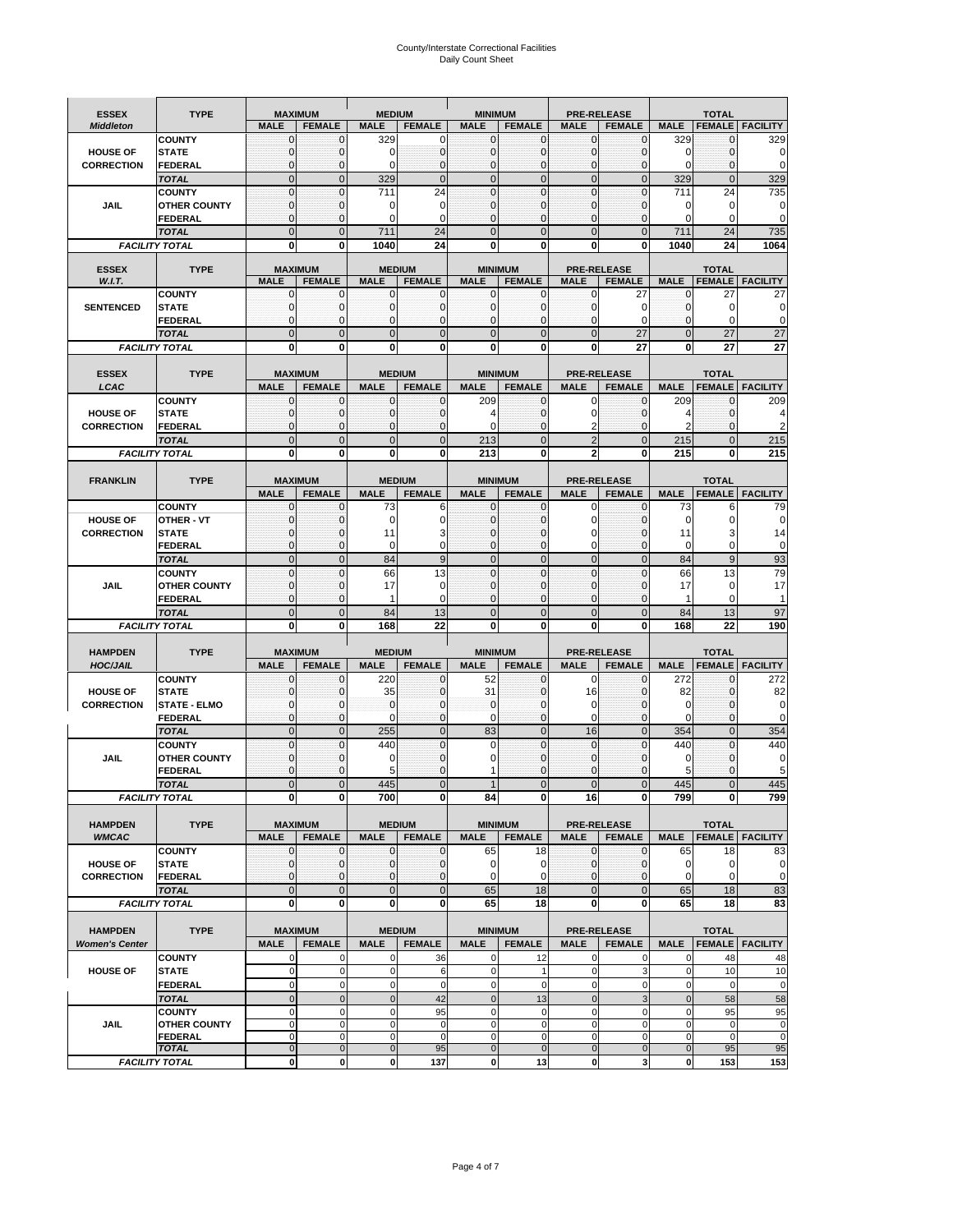| <b>HAMPSHIRE</b>  | <b>TYPE</b>                           | <b>MALE</b>                  | <b>MAXIMUM</b><br><b>FEMALE</b> | <b>MALE</b>              | <b>MEDIUM</b><br><b>FEMALE</b> | <b>MINIMUM</b><br><b>MALE</b> | <b>FEMALE</b>                  | <b>MALE</b>                 | <b>PRE-RELEASE</b><br><b>FEMALE</b> | <b>MALE</b>                 | <b>TOTAL</b><br><b>FEMALE</b> | <b>FACILITY</b>   |
|-------------------|---------------------------------------|------------------------------|---------------------------------|--------------------------|--------------------------------|-------------------------------|--------------------------------|-----------------------------|-------------------------------------|-----------------------------|-------------------------------|-------------------|
|                   | <b>COUNTY</b>                         | $\mathbf{0}$                 | $\mathbf 0$                     | 63                       | 0                              | 28                            | $\Omega$                       | 2                           | 0                                   | 93                          | 0                             | 93                |
| <b>HOUSE OF</b>   | <b>STATE</b>                          | 0                            | $\mathbf{0}$                    | 5                        | $\mathbf 0$                    | 6                             | $\mathbf{0}$                   | 2                           | $\mathbf 0$                         | 13                          | $\mathbf 0$                   | 13                |
| <b>CORRECTION</b> | FEDERAL                               | $\mathbf{0}$                 | $\mathbf 0$                     | 0                        | $\mathbf 0$                    | $\mathbf 0$                   | $\mathbf{0}$                   | $\mathbf 0$                 | $\mathbf 0$                         | $\mathbf 0$                 | $\mathbf 0$                   | 0                 |
|                   | <b>TOTAL</b>                          | $\mathbf 0$                  | $\mathbf 0$                     | 68                       | $\mathbf 0$                    | 34                            | $\overline{0}$                 | $\overline{4}$              | $\mathbf 0$                         | 106                         | $\mathbf 0$                   | 106               |
|                   | <b>COUNTY</b>                         | $\mathbf{0}$<br>$\mathbf{0}$ | $\mathbf 0$<br>$\mathbf 0$      | 107<br>0                 | $\mathbf 0$<br>0               | $\mathbf 0$<br>$\mathbf{0}$   | $\Omega$<br>$\mathbf 0$        | $\mathbf{0}$<br>$\mathbf 0$ | $\mathbf 0$<br>$\mathbf 0$          | 107<br>0                    | $\mathbf{0}$<br>$\mathbf 0$   | 107<br>0          |
| JAIL              | <b>OTHER COUNTY</b><br>FEDERAL        | 0                            | 0                               | Δ                        | 0                              | $\mathbf 0$                   | 0                              | 0                           | 0                                   | 4                           | 0                             | 4                 |
|                   | <b>TOTAL</b>                          | $\mathbf{0}$                 | $\overline{0}$                  | 111                      | $\overline{0}$                 | $\overline{0}$                | $\Omega$                       | $\overline{0}$              | $\overline{0}$                      | 111                         | $\mathbf 0$                   | 111               |
|                   | <b>FACILITY TOTAL</b>                 | 0                            | 0                               | 179                      | 0                              | 34                            | $\mathbf{0}$                   | 4                           | 0                                   | 217                         | 0                             | 217               |
|                   |                                       |                              |                                 |                          |                                |                               |                                |                             |                                     |                             |                               |                   |
| <b>MIDDLESEX</b>  | <b>TYPE</b>                           |                              | <b>MAXIMUM</b>                  |                          | <b>MEDIUM</b>                  | <b>MINIMUM</b>                |                                |                             | <b>PRE-RELEASE</b>                  |                             | <b>TOTAL</b>                  |                   |
| E. Cambridge      |                                       | <b>MALE</b>                  | <b>FEMALE</b>                   | <b>MALE</b>              | <b>FEMALE</b>                  | <b>MALE</b>                   | <b>FEMALE</b>                  | <b>MALE</b>                 | <b>FEMALE</b>                       | <b>MALE</b>                 | <b>FEMALE</b>                 | <b>FACILITY</b>   |
| <b>HOUSE OF</b>   | <b>COUNTY</b><br><b>STATE</b>         | 0<br>$\mathbf{0}$            | 0<br>0                          | 0<br>$\mathbf 0$         | 0<br>$\mathbf 0$               | 0<br>$\mathbf{0}$             | 0<br>$\mathbf{0}$              | 0<br>0                      | 0<br>$\mathbf 0$                    | 0<br>$\mathbf{0}$           | 0<br>$\mathbf 0$              | 0                 |
| <b>CORRECTION</b> | FEDERAL                               | $\mathbf{0}$                 | 0                               | 0                        | $\mathbf 0$                    | $\mathbf{0}$                  | 0                              | $\mathbf{0}$                | $\mathbf 0$                         | $\mathbf{0}$                | $\mathbf 0$                   | 0                 |
|                   | <b>TOTAL</b>                          | $\mathbf{0}$                 | $\overline{0}$                  | $\mathbf{0}$             | $\mathbf 0$                    | $\mathbf{0}$                  | $\overline{0}$                 | $\mathbf{0}$                | $\overline{0}$                      | $\mathbf 0$                 | $\mathbf{0}$                  | $\overline{0}$    |
|                   | <b>COUNTY</b>                         | $\mathbf{0}$                 | $\mathbf 0$                     | $\mathbf 0$              | 0                              | $\mathbf 0$                   | $\overline{0}$                 | $\mathbf{0}$                | $\mathbf 0$                         | $\mathbf{0}$                | $\mathbf 0$                   | 0                 |
| JAIL              | <b>OTHER COUNTY</b>                   | $\mathbf{0}$                 | $\mathbf 0$                     | 0                        | $\mathbf 0$                    | $\mathbf 0$                   | 0                              | 0                           | $\mathbf 0$                         | $\mathbf{0}$                | $\mathbf{0}$                  | 0                 |
|                   | FEDERAL                               | $\mathbf{0}$                 | $\mathbf 0$                     | $\mathbf 0$              | 0                              | $\mathbf 0$                   | 0                              | 0                           | 0                                   | $\pmb{0}$                   | 0                             | 0                 |
|                   | <b>TOTAL</b>                          | $\mathbf{0}$                 | $\mathbf 0$                     | $\overline{0}$           | $\mathbf 0$                    | $\mathbf 0$                   | $\mathbf 0$                    | $\mathbf{0}$                | $\mathbf 0$                         | $\mathbf 0$                 | $\mathbf 0$                   | $\overline{0}$    |
|                   | <b>FACILITY TOTAL</b>                 | 0                            | 0                               | 0                        | 0                              | 0                             | 0                              | 0                           | 0                                   | 0                           | 0                             | 0                 |
| <b>MIDDLESEX</b>  | <b>TYPE</b>                           |                              | <b>MAXIMUM</b>                  |                          | <b>MEDIUM</b>                  | <b>MINIMUM</b>                |                                |                             | <b>PRE-RELEASE</b>                  |                             | <b>TOTAL</b>                  |                   |
| <b>Billerica</b>  |                                       | <b>MALE</b>                  | <b>FEMALE</b>                   | <b>MALE</b>              | <b>FEMALE</b>                  | <b>MALE</b>                   | <b>FEMALE</b>                  | <b>MALE</b>                 | <b>FEMALE</b>                       | <b>MALE</b>                 | <b>FEMALE</b>                 | <b>FACILITY</b>   |
|                   | <b>COUNTY</b>                         | 0                            | $\mathbf 0$                     | 295                      | 0                              | 15                            | $\mathbf 0$                    | 15                          | 0                                   | 325                         | 0                             | 325               |
| <b>HOUSE OF</b>   | <b>STATE</b>                          | 0                            | 0                               | $\mathbf 0$              | 0                              | 0                             | 0                              | 0                           | $\mathbf 0$                         | 0                           | $\mathbf{0}$                  | 0                 |
| <b>CORRECTION</b> | FEDERAL                               | 0                            | $\mathbf{0}$                    | $\Omega$                 | $\mathbf 0$                    | $\mathbf 0$                   | $\mathbf{0}$                   | 0                           | $\mathbf 0$                         | $\mathbf 0$                 | $\mathbf{0}$                  | 0                 |
|                   | <b>TOTAL</b>                          | $\mathbf{0}$                 | $\mathbf 0$                     | 295                      | $\overline{0}$                 | 15                            | $\overline{0}$                 | 15                          | $\overline{0}$                      | 325                         | $\mathbf{0}$                  | 325               |
| JAIL              | <b>COUNTY</b><br><b>OTHER COUNTY</b>  | $\mathbf 0$<br>0             | $\mathbf 0$<br>$\mathbf 0$      | 463<br>$\Omega$          | $\mathbf 0$<br>0               | $\mathbf{0}$<br>$\mathbf{0}$  | $\overline{0}$<br>0            | $\mathbf{0}$<br>0           | $\mathbf 0$<br>$\mathbf 0$          | 463<br>0                    | $\mathbf{0}$<br>0             | 463<br>0          |
|                   | <b>FEDERAL</b>                        | $\mathbf 0$                  | $\mathbf 0$                     | $\Omega$                 | $\mathbf 0$                    | $\mathbf{0}$                  | $\mathbf 0$                    | $\mathbf 0$                 | $\mathbf 0$                         | $\mathbf 0$                 | $\mathbf 0$                   | 0                 |
|                   | <b>TOTAL</b>                          | $\mathbf 0$                  | $\mathbf{0}$                    | 463                      | $\mathbf 0$                    | $\mathbf 0$                   | $\mathbf{0}$                   | $\mathbf 0$                 | $\mathbf 0$                         | 463                         | $\mathbf 0$                   | 463               |
|                   | <b>FACILITY TOTAL</b>                 | 0                            | 0                               | 758                      | 0                              | 15                            | 0                              | 15                          | 0                                   | 788                         | 0                             | 788               |
|                   |                                       |                              |                                 |                          |                                |                               |                                |                             |                                     |                             |                               |                   |
|                   |                                       |                              |                                 |                          |                                |                               |                                |                             |                                     |                             |                               |                   |
| <b>NORFOLK</b>    | <b>TYPE</b>                           |                              | <b>MAXIMUM</b>                  |                          | <b>MEDIUM</b>                  | <b>MINIMUM</b>                |                                |                             | <b>PRE-RELEASE</b>                  |                             | <b>TOTAL</b>                  |                   |
| Dedham / RT 128   |                                       | <b>MALE</b>                  | <b>FEMALE</b>                   | <b>MALE</b>              | <b>FEMALE</b>                  | <b>MALE</b>                   | <b>FEMALE</b>                  | <b>MALE</b>                 | <b>FEMALE</b>                       | <b>MALE</b>                 | <b>FEMALE</b>                 | <b>FACILITY</b>   |
| <b>HOUSE OF</b>   | <b>COUNTY</b><br><b>STATE</b>         | 0<br>0                       | 0<br>0                          | 131<br>0                 | 0<br>0                         | 0<br>$\mathbf 0$              | 0<br>$\mathbf{0}$              | 27<br>0                     | 0<br>$\mathbf 0$                    | 158<br>0                    | 0<br>$\mathbf{0}$             | 158<br>0          |
| <b>CORRECTION</b> | <b>FEDERAL</b>                        | $\mathbf{0}$                 | $\mathbf 0$                     | $\Omega$                 | 0                              | 0                             | 0                              | $\mathbf 0$                 | 0                                   | $\mathbf 0$                 | $\mathbf 0$                   | 0                 |
|                   | <b>TOTAL</b>                          | $\mathbf{0}$                 | $\overline{0}$                  | 131                      | $\overline{0}$                 | $\mathbf{0}$                  | $\overline{0}$                 | 27                          | $\overline{0}$                      | 158                         | $\mathbf{0}$                  | 158               |
|                   | <b>COUNTY</b>                         | $\mathbf{0}$                 | $\mathbf 0$                     | 277                      | $\mathbf 0$                    | $\mathbf 0$                   | $\mathbf 0$                    | 0                           | $\mathbf 0$                         | 277                         | $\mathbf 0$                   | 277               |
| JAIL              | INS                                   | $\mathbf{0}$                 | 0                               | 0                        | 0                              | 0                             | 0                              | 0                           | $\mathbf 0$                         | 0                           | 0                             | 0                 |
|                   | FEDERAL                               | $\mathbf{0}$                 | $\mathbf 0$                     | 55                       | $\mathbf 0$                    | $\mathbf 0$                   | $\mathbf 0$                    | $\mathbf 0$                 | $\mathbf 0$                         | 55                          | $\mathbf{0}$                  | 55                |
|                   | <b>TOTAL</b>                          | $\mathbf{0}$                 | $\mathbf 0$                     | 332                      | $\mathbf{0}$                   | $\mathbf{0}$                  | $\mathbf 0$                    | $\mathbf{0}$                | $\overline{0}$                      | 332                         | $\mathbf{0}$                  | 332               |
|                   | <b>FACILITY TOTAL</b>                 | 0                            | 0                               | 463                      | 0                              | 0                             | 0                              | 27                          | 0                                   | 490                         | 0                             | 490               |
| <b>NORFOLK</b>    | <b>TYPE</b>                           |                              | <b>MAXIMUM</b>                  |                          | <b>MEDIUM</b>                  |                               | <b>MINIMUM</b>                 |                             | <b>PRE-RELEASE</b>                  |                             | <b>TOTAL</b>                  |                   |
| <b>Braintree</b>  |                                       | <b>MALE</b>                  | <b>FEMALE</b>                   | <b>MALE</b>              | <b>FEMALE</b>                  | <b>MALE</b>                   | <b>FEMALE</b>                  | <b>MALE</b>                 | <b>FEMALE</b>                       | <b>MALE</b>                 | <b>FEMALE</b>                 | <b>FACILITY</b>   |
|                   | <b>COUNTY</b>                         | 0                            | 0                               | 0                        | 0                              | 0                             | $\mathbf{0}$                   | 0                           | 0                                   | 0                           | 0                             |                   |
| <b>HOUSE OF</b>   | <b>STATE</b>                          | $\mathbf{0}$                 | $\mathbf{0}$                    | $\Omega$                 | $\mathbf{0}$                   | $\mathbf{0}$                  | $\Omega$                       | 0                           | $\mathbf{0}$                        | $\mathbf{0}$                | $\Omega$                      | 0                 |
| <b>CORRECTION</b> | <b>FEDERAL</b>                        | $\mathbf 0$                  | 0                               | $\mathbf 0$              | 0                              | $\bf{0}$                      | $\overline{0}$                 | $\mathbf 0$                 | 0                                   | $\mathbf{0}$                | $\mathbf 0$                   | 0                 |
|                   | <b>TOTAL</b><br><b>FACILITY TOTAL</b> | $\mathbf{0}$<br>$\mathbf 0$  | $\overline{0}$<br>0             | $\Omega$<br>$\mathbf{0}$ | $\mathbf{0}$<br>0              | $\mathbf{0}$<br>$\mathbf{0}$  | $\Omega$<br>$\mathbf{0}$       | $\mathbf{0}$<br>$\mathbf 0$ | $\mathbf{0}$<br>$\mathbf{0}$        | $\mathbf 0$<br>$\mathbf{0}$ | $\Omega$<br>$\mathbf 0$       | $\mathbf 0$<br>0  |
|                   |                                       |                              |                                 |                          |                                |                               |                                |                             |                                     |                             |                               |                   |
| <b>PLYMOUTH</b>   | <b>TYPE</b>                           |                              | <b>MAXIMUM</b>                  |                          | <b>MEDIUM</b>                  |                               | <b>MINIMUM</b>                 |                             | PRE-RELEASE                         |                             | <b>TOTAL</b>                  |                   |
|                   |                                       | <b>MALE</b>                  | <b>FEMALE</b>                   | <b>MALE</b>              | <b>FEMALE</b>                  | <b>MALE</b>                   | <b>FEMALE</b>                  | <b>MALE</b>                 | <b>FEMALE</b>                       | <b>MALE</b>                 |                               | FEMALE   FACILITY |
|                   | <b>COUNTY</b>                         | 0                            | 0                               | 143                      | 0                              | 0                             | $\mathbf{0}$                   | 0                           | $\mathbf 0$                         | 143                         | $\mathbf{0}$                  | 143               |
| <b>HOUSE OF</b>   | <b>STATE</b>                          | $\mathbf 0$                  | 0                               | 58                       | $\pmb{0}$                      | $\pmb{0}$                     | $\mathbf{0}$                   | $\pmb{0}$                   | 0                                   | 58                          | 0                             | 58                |
| <b>CORRECTION</b> | <b>FEDERAL</b>                        | $\mathbf{0}$                 | $\mathbf 0$                     | $\mathbf 0$              | $\mathbf{0}$                   | $\mathbf 0$                   | $\mathbf{0}$                   | $\mathbf 0$                 | $\mathbf{0}$                        | $\mathbf 0$                 | $\mathbf{0}$                  | $\mathbf 0$       |
|                   | <b>DYS</b><br><b>TOTAL</b>            | $\mathbf{0}$<br>$\mathbf 0$  | $\mathbf{0}$<br>$\overline{0}$  | 0<br>201                 | $\pmb{0}$<br>$\mathbf 0$       | $\mathbf 0$<br>$\overline{0}$ | $\mathbf{0}$<br>$\overline{0}$ | 0                           | 0<br>$\pmb{0}$                      | $\mathbf 0$<br>201          | 0<br>$\mathbf 0$              | 0                 |
|                   | <b>COUNTY</b>                         | $\mathbf{0}$                 | $\mathbf 0$                     | 257                      | $\mathbf{0}$                   | $\mathbf{0}$                  | $\overline{0}$                 | $\mathbf 0$<br>$\mathbf 0$  | 0                                   | 257                         | $\mathbf{O}$                  | 201<br>257        |
| <b>JAIL</b>       | <b>OTHER COUNTY</b>                   | $\pmb{0}$                    | 0                               | 271                      | $\mathbf 0$                    | $\mathbf 0$                   | $\overline{0}$                 | 0                           | 0                                   | 271                         | $\mathbf 0$                   | 271               |
|                   | <b>FEDERAL</b>                        | $\mathbf{0}$                 |                                 | 177                      | 0                              | $\mathbf 0$                   | $\overline{0}$                 | 0                           | 0                                   | 177                         | $\mathbf 0$                   | 177               |
|                   | 52A's                                 | $\mathbf{0}$                 | 0                               | 0                        | $\mathbf{0}$                   | $\mathbf 0$                   | $\overline{0}$                 | 0                           | $\mathbf{0}$                        | $\mathbf 0$                 | $\mathbf 0$                   | 0                 |
|                   | Non 52A's<br><b>TOTAL</b>             | $\mathbf{0}$<br>$\mathbf 0$  | $\mathbf 0$<br>$\mathbf 0$      | 0<br>705                 | 0<br>$\mathbf 0$               | $\mathbf{0}$<br>$\mathbf 0$   | $\mathbf{0}$<br>$\overline{O}$ | 0<br>$\mathbf 0$            | $\mathbf{0}$<br>$\pmb{0}$           | $\mathbf 0$<br>705          | $\mathbf 0$<br>$\mathbf 0$    | 0<br>705          |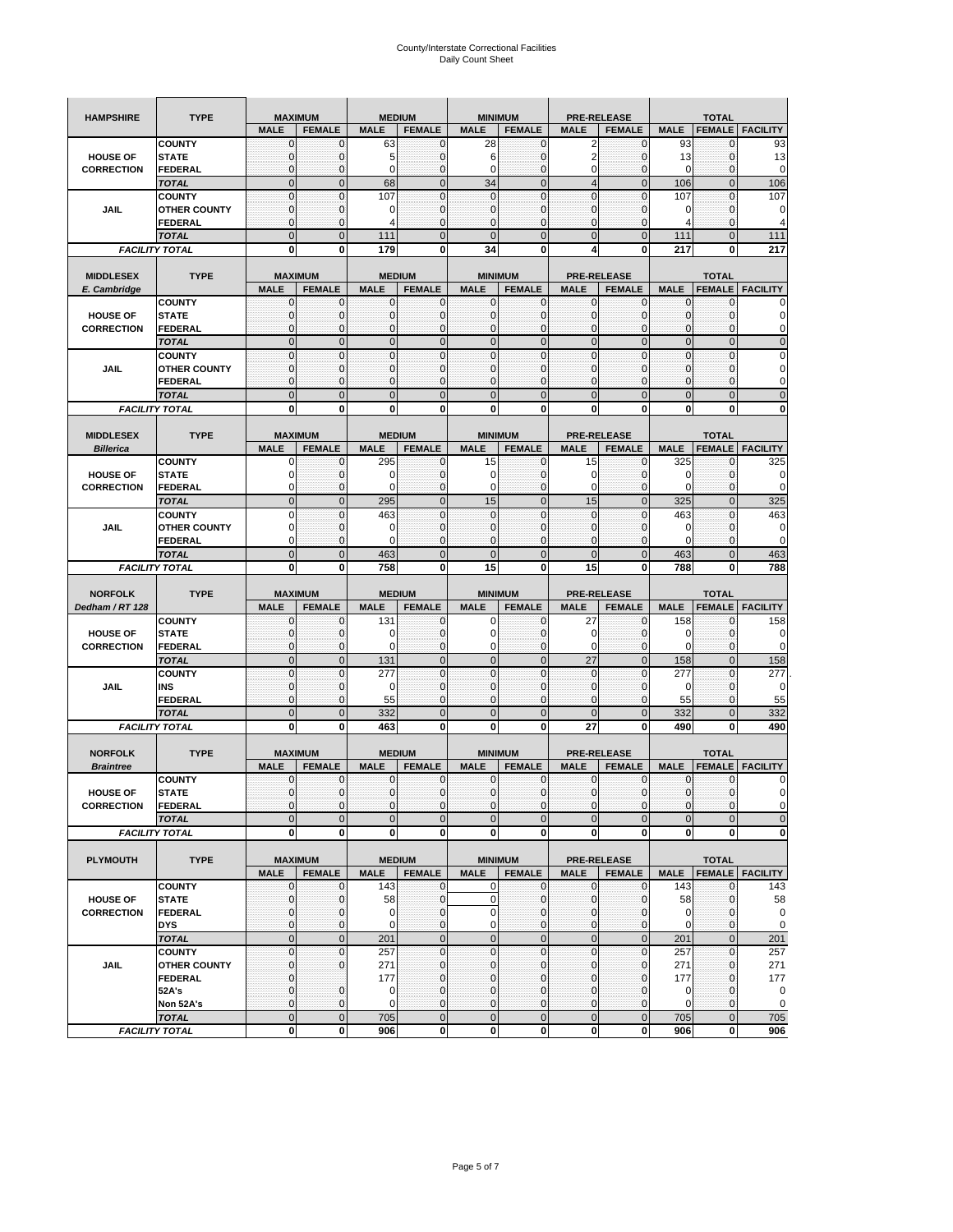# County/Interstate Correctional Facilities Daily Count Sheet

| <b>SUFFOLK</b>        | <b>TYPE</b>           | <b>MAXIMUM</b>               |               |               | <b>MEDIUM</b> | <b>MINIMUM</b> |                |              | <b>PRE-RELEASE</b> |             | <b>TOTAL</b>  |                 |
|-----------------------|-----------------------|------------------------------|---------------|---------------|---------------|----------------|----------------|--------------|--------------------|-------------|---------------|-----------------|
| <b>Nashua Street</b>  |                       | <b>MALE</b>                  | <b>FEMALE</b> | <b>MALE</b>   | <b>FEMALE</b> | <b>MALE</b>    | <b>FEMALE</b>  | <b>MALE</b>  | <b>FEMALE</b>      | <b>MALE</b> | <b>FEMALE</b> | <b>FACILITY</b> |
|                       | <b>COUNTY</b>         | $\Omega$                     | $\Omega$      | 549           |               | $\mathbf{O}$   | $\Omega$       | $\Omega$     | $\Omega$           | 549         |               | 550             |
| <b>JAIL</b>           | <b>OTHER COUNTY</b>   | O                            | 0             | $\Omega$      | 0             | $\mathbf{0}$   | $\Omega$       | $\Omega$     | $\Omega$           | 0           | O             | 0               |
|                       | FEDERAL               | $\Omega$                     | $\Omega$      | $\Omega$      | $\Omega$      | $\mathbf{0}$   | $\Omega$       | $\Omega$     | $\Omega$           | $\Omega$    | O             | $\Omega$        |
|                       | <b>TOTAL</b>          | $\Omega$                     | $\mathbf 0$   | 549           | 1             | $\mathbf{0}$   | $\overline{0}$ | $\mathbf{0}$ | $\Omega$           | 549         |               | 550             |
|                       | <b>FACILITY TOTAL</b> | 0                            | 0             | 549           |               | $\mathbf{0}$   | 0              | $\mathbf{0}$ | 0                  | 549         |               | 550             |
|                       |                       |                              |               |               |               |                |                |              |                    |             |               |                 |
| <b>SUFFOLK</b>        | <b>TYPE</b>           | <b>MAXIMUM</b>               |               | <b>MEDIUM</b> |               | <b>MINIMUM</b> |                |              | <b>PRE-RELEASE</b> |             | <b>TOTAL</b>  |                 |
| South Bay             |                       | <b>MALE</b>                  | <b>FEMALE</b> | <b>MALE</b>   | <b>FEMALE</b> | <b>MALE</b>    | <b>FEMALE</b>  | <b>MALE</b>  | <b>FEMALE</b>      | <b>MALE</b> | <b>FEMALE</b> | <b>FACILITY</b> |
|                       | <b>COUNTY</b>         | $\Omega$                     | $\mathbf{0}$  | 556           | 235           | $\overline{0}$ | $\Omega$       | 5            | $\Omega$           | 561         | 235           | 796             |
| <b>HOUSE OF</b>       | <b>STATE</b>          |                              | 0             | $\Omega$      |               | $\mathbf{0}$   | O              | $\Omega$     | $\Omega$           | 0           |               | 1               |
| <b>CORRECTION</b>     | <b>FEDERAL</b>        | $\Omega$                     | $\mathbf 0$   | 0             | $\Omega$      | $\overline{0}$ | $\Omega$       | $\Omega$     | 0                  | 0           | ŋ             | 0               |
|                       | <b>TOTAL</b>          | $\Omega$                     | $\Omega$      | 556           | 236           | $\mathbf{0}$   | $\mathbf{0}$   | 5            | $\Omega$           | 561         | 236           | 797             |
|                       | <b>FACILITY TOTAL</b> | $\Omega$                     | 0             | 556           | 236           | 0              | $\mathbf{0}$   | 5            | 0                  | 561         | 236           | 797             |
|                       |                       |                              |               |               |               |                |                |              |                    |             |               |                 |
| <b>WORCESTER</b>      |                       | <b>MAXIMUM</b>               |               |               | <b>MEDIUM</b> | <b>MINIMUM</b> |                |              | <b>PRE-RELEASE</b> |             | <b>TOTAL</b>  |                 |
|                       |                       | <b>MALE</b>                  | <b>FEMALE</b> | <b>MALE</b>   | <b>FEMALE</b> | <b>MALE</b>    | <b>FEMALE</b>  | <b>MALE</b>  | <b>FEMALE</b>      | <b>MALE</b> | <b>FEMALE</b> | <b>FACILITY</b> |
|                       | <b>COUNTY</b>         | $\Omega$                     | $\mathbf 0$   | $\Omega$      | 0             | $\mathbf 0$    | $\mathbf 0$    | $\mathbf 0$  | $\Omega$           | 319         | n             | 319             |
| <b>HOUSE OF</b>       | <b>STATE</b>          | $\Omega$                     | $\Omega$      | $\Omega$      | $\Omega$      | $\Omega$       | $\Omega$       | $\Omega$     |                    | $\Omega$    | $\Omega$      | $\Omega$        |
| <b>CORRECTION</b>     | <b>FEDERAL</b>        | $\cap$                       | $\Omega$      | C             | 0             | $\Omega$       | $\Omega$       | $\Omega$     |                    | $\Omega$    | $\Omega$      | $\Omega$        |
|                       | <b>TOTAL</b>          | U                            | $\mathbf 0$   | $\Omega$      | $\mathbf 0$   | $\mathbf{0}$   | $\mathbf 0$    | $\mathbf 0$  | $\Omega$           | 319         | $\Omega$      | 319             |
|                       | <b>COUNTY</b>         | $\Omega$                     | $\mathbf 0$   | $\Omega$      | $\mathbf 0$   | $\mathbf 0$    | $\Omega$       | $\mathbf 0$  | O                  | 474         | $\Omega$      | 474             |
| <b>JAIL</b>           | <b>OTHER COUNTY</b>   | $\Omega$                     | $\mathbf 0$   | $\Omega$      | 0             | $\mathbf 0$    | $\mathbf 0$    | $\mathbf 0$  | $\Omega$           | $\mathbf 0$ | $\Omega$      | $\mathbf 0$     |
|                       | FEDERAL               | $\Omega$                     | $\Omega$      | $\Omega$      | $\Omega$      | $\Omega$       | $\Omega$       | $\Omega$     | 0                  | $\Omega$    | $\Omega$      | $\Omega$        |
|                       | <b>TOTAL</b>          | U                            | $\Omega$      | $\Omega$      | $\mathbf 0$   | $\overline{0}$ | $\mathbf{0}$   | $\Omega$     | $\Omega$           | 474         | $\Omega$      | 474             |
|                       | <b>FACILITY TOTAL</b> | $\Omega$                     | $\mathbf 0$   | $\Omega$      | 0             | 0              | $\mathbf{0}$   | $\mathbf 0$  | οI                 | 793         | O             | 793             |
|                       |                       |                              |               |               |               |                |                |              |                    |             |               |                 |
| <b>FEDERAL BUREAU</b> |                       | <b>STATE</b>                 |               |               |               |                |                |              |                    |             |               |                 |
| OF PRISONS            | <b>TYPE</b>           | <b>TOTAL</b>                 | 12            |               |               |                |                |              |                    |             |               |                 |
| <b>DYS</b>            | <b>TYPE</b>           | <b>STATE</b><br><b>TOTAL</b> | $\mathbf{1}$  |               |               |                |                |              |                    |             |               |                 |
|                       |                       | <b>STATE</b>                 |               |               |               |                |                |              |                    |             |               |                 |
| <b>INTERSTATES</b>    | <b>TYPE</b>           | <b>TOTAL</b>                 | 81            |               |               |                |                |              |                    |             |               |                 |

\*Data for county facilities is provided by the MA County Sheriffs.